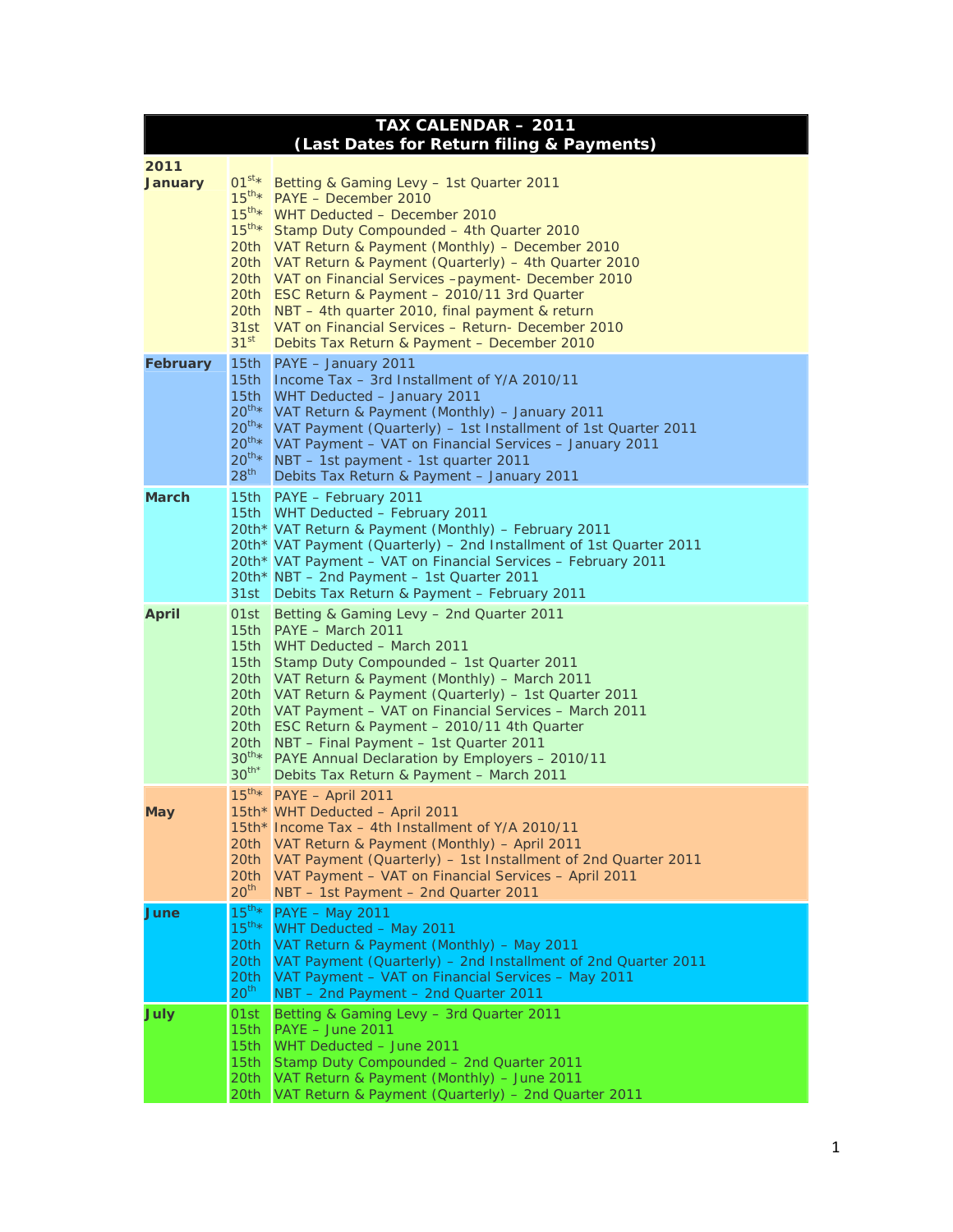|                 | 20th<br>20th<br>20th<br>$31st*$                                                                                              | VAT Payment - VAT on Financial Services - June 2011<br>ESC Payment - 2011/12 1st Quarter<br>NBT - Final Payment & Return - 2nd Quarter 2011<br>VAT Return – VAT on Financial Services – June 2011                                                                                                                                                                                                                                                                     |
|-----------------|------------------------------------------------------------------------------------------------------------------------------|-----------------------------------------------------------------------------------------------------------------------------------------------------------------------------------------------------------------------------------------------------------------------------------------------------------------------------------------------------------------------------------------------------------------------------------------------------------------------|
| <b>August</b>   | 15 <sub>th</sub><br>15 <sub>th</sub><br>15 <sub>th</sub><br>$20^{th}$ *<br>$20^{th}$ *<br>$20^{th*}$<br>$20^{th*}$           | $PAYE - July 2011$<br>Income Tax - 1st Installment of Y/A 2011/12<br>WHT Deducted - July 2011<br>VAT Return & Payment (Monthly) - July 2011<br>VAT Payment (Quarterly) - 1st Installment of 3rd Quarter 2011<br>VAT Payment - VAT on Financial Services - July 2011<br>NBT - 1st Payment - 3rd Quarter 2011                                                                                                                                                           |
| September 15th  | 15th<br>20th<br>20th<br>20th<br>20th<br>30th<br>30 <sup>th</sup>                                                             | PAYE - August 2011<br>WHT Deducted - August 2011<br>VAT Return & Payment (Monthly) - August 2011<br>VAT Payment (Quarterly) - 2nd Installment of 3rd Quarter 2011<br>VAT Payment - VAT on Financial Services - August 2011<br>NBT - 2nd Payment - 3rd Quarter 2011<br>Income Tax Final Payment - Y/A 2011/12<br>VAT Return - VAT on Financial Services - August 2010                                                                                                  |
| October         | $01^{st}$ *<br>$15^{\text{th}\star}$<br>$15^{\text{th}\star}$<br>$15^{\text{th}\star}$<br>20th<br>20th<br>20th<br>$30^{th*}$ | Betting & Gaming Levy - 4th Quarter 2011<br>PAYE - September 2011<br>WHT Deducted - September 2011<br>Stamp Duty Compounded - 3rd Quarter 2011<br>VAT Return & Payment (Monthly) – September 2011<br>VAT Return & Payment (Quarterly) - 3rd Quarter 2011<br>20th VAT Payment - VAT on Financial Services - September 2011<br>20th ESC Payment - 2011/12 2nd Quarter<br>NBT – Final Payment & Return – 3rd Quarter 2011<br>15% Tax on Distributable Profits of 2010/11 |
|                 | 30 <sup>th</sup>                                                                                                             | November 15th PAYE - October 2011<br>15th Income Tax - 2nd Installment of Y/A 2011/12<br>15th WHT Deducted - October 2011<br>20th* VAT Return & Payment (Monthly) - October 2011<br>20th* VAT Payment (Quarterly) – 1st Installment of 3rd Quarter 2011<br>20th* VAT Payment – VAT on Financial Services – October 2011<br>20th* NBT - 1st Payment - 4th Quarter 2011<br>Income Tax Return - Y/A 2010/11                                                              |
| <b>December</b> |                                                                                                                              | 15th PAYE - November 2011<br>15th WHT Deducted - November 2011<br>20th VAT Return & Payment (Monthly) - November 2011<br>20th VAT Payment (Quarterly) – 2nd Installment of 3rd Quarter 2011<br>20th VAT Payment - VAT on Financial Services - November 2011<br>20th NBT - 2nd Payment - 4th Quarter 2011                                                                                                                                                              |

### **\* Please note that, as the due date falls on a non working day (public or bank holiday) please make arrangements to pay or comply on or before that date.**

# **Social Responsibility Levy (SRL)-**

SRL is payable at 1.5% on income tax (other than on taxes withheld) payable by companies for any period commencing on or after April 01, 2008 but prior to March 31.2011.

## **Discount on Income Tax payable by Individuals**

Any individuals who makes any quarterly self-assessment income tax payment, one month before the due date, is entitled to a 10% discount thereon (not exceeding such percentage on the installment based on the current year profits).

### **Illustration – I**

Assume that your income tax liability (as an individual) for the year of assessment 2010/11 is Rs.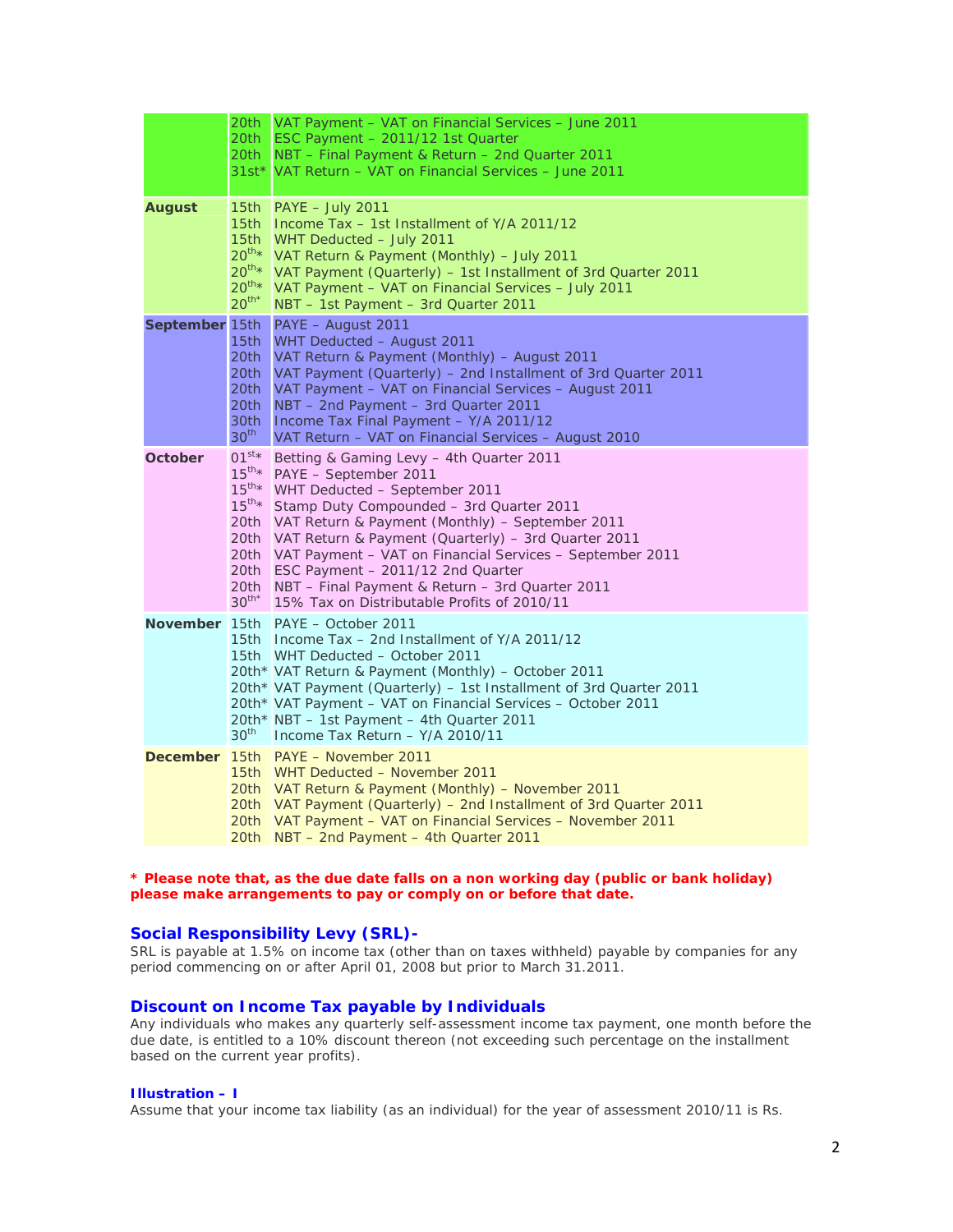200,000/-. Then, under normal circumstances you may make quarterly self-assessment income tax payments for the year of assessment 2011/12, as follows:

|                                                |     | 200,000 |
|------------------------------------------------|-----|---------|
| 15th May 2012: 200,000<br>$\times \frac{1}{4}$ | $=$ | 50,000  |
| 15th February 2012:<br>200,000 x 1/4           | $=$ | 50,000  |
| 15th November 2011:<br>200,000 x 1/4           | $=$ | 50,000  |
| 15th August 2011:<br>200,000 x 1/4             | $=$ | 50,000  |

However, if you make above payments one month before the respective stipulated dates, you are entitled to a 10% discount thereof (based on current year liability) and payments could be made as follows.

| 15th July 2011: (200,000 x 1/4) less 200,000x 1/4<br>x10%               | 45,000  |
|-------------------------------------------------------------------------|---------|
| 15th Oct 2011: (200,000 x 1/4) less 200,000x 1/4<br>x10%                | 45,000  |
| 15th January 2012: (200,000 x 1/4) less 200,000x<br>$\frac{1}{4}$ x 10% | 45,000  |
| 15th April 2012: (200,000 x 1/4) less 200,000x 1/4<br>x10%              | 45,000  |
|                                                                         | 180,000 |

If your income tax liability for the year of assessment 2011/12 is Rs. 250,000/-, then, the balance tax payable for that year of assessment, on or before September 30, 2012, is as follows:

| Total Income Tax payable for the Y/A 2011/12           |         | 250,000          |
|--------------------------------------------------------|---------|------------------|
| Less: Total of Quarterly self-assessment tax           |         |                  |
| payments made                                          | 180,000 |                  |
| Discount 200,000 x 10% (already deducted)              |         | 20,000 (200,000) |
| Balance Tax payable on or before September<br>30, 2010 |         | 50,000           |

#### **Illustration – II**

Assume that your income tax liability (as an individual) for the year of assessment 2010/11 is Rs.200,000/-.

Then, under normal circumstances you may make quarterly self-assessment income tax payments on the basis of that liability for the year of assessment 2011/12, as follows:

|                                   | 200,000    |
|-----------------------------------|------------|
| 15th May 2012: 200,000 x 1/4      | $= 50,000$ |
| 15th February 2012: 200,000 x 1/4 | $= 50,000$ |
| 15th November 2011: 200,000 x 1/4 | $= 50,000$ |
| 15th August 2011: 200,000 x 1/4   | $= 50,000$ |

However, if you make above payments one month before respective stipulated dates, you will be entitled to a 10% discount thereof (based on current year liability) and payments could be made as follows.

15th July 2011: (200,000 x ¼) less 200,000x = 45,000 ¼ x10%